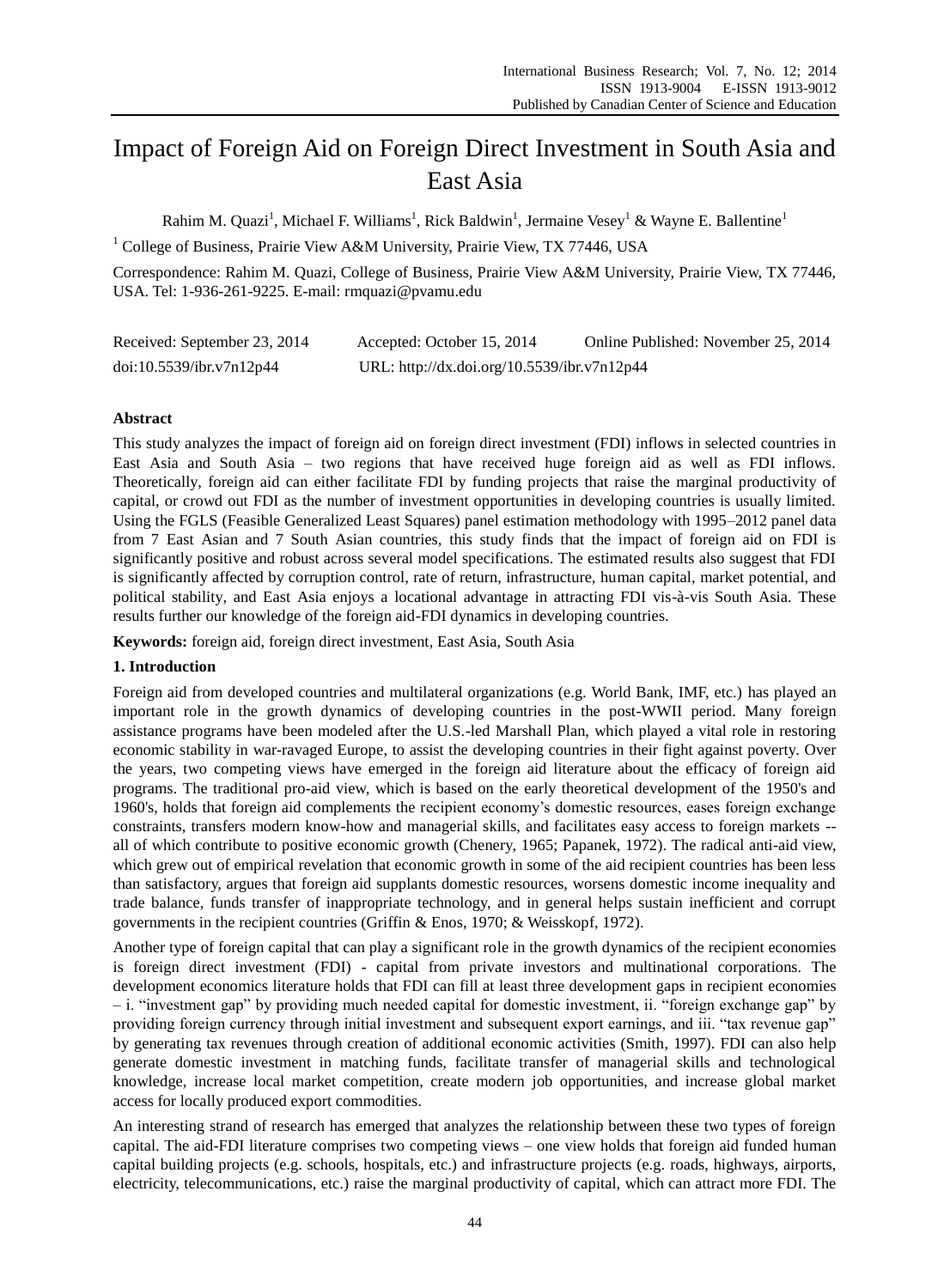opposing view holds that since the number of investment opportunities in developing countries is usually low and many investment projects are financed by foreign aid, this actually crowds out other types of investment, including FDI. Only a few studies have analyzed whether foreign aid in fact facilitates or crowds out FDI in developing countries and the empirical evidence is inconclusive.

The purpose of this study is to analyze the relationship between foreign aid and FDI in selected countries in South Asia and East Asia – two developing regions that have received huge inflows of both types of foreign capital. The FGLS (Feasible Generalized Least Squares) panel estimation methodology is used on 1995-2012 panel data from 7 countries from East Asia -- Cambodia, China, Indonesia, Lao, Malaysia, Philippines and Vietnam, and 7 countries from South Asia -- Bangladesh, Bhutan, India, Maldives, Nepal, Pakistan, and Sri Lanka. The estimated results suggest that the impact of foreign aid on FDI is significantly positive and robust across several model specifications. This study also finds that FDI is significantly boosted by corruption control, higher rate of return, access to infrastructure, improved human capital, higher market size/potential, and political stability. The estimated results also suggest that East Asia enjoys a locational advantage in attracting FDI vis-à-vis South Asia.

The rest of the paper is organized as follows. Section 2 presents a review of the literature, section 3 describes the methodology, data and estimation, section 4 discusses results and policy implications and section 5 provides concluding remarks.

# **2. Literature Review**

Among the early aid-FDI studies, Karakaplan et al. (2005) put forth the hypothesis that aid gives rise to increases in FDI, but only when the investment environment is conducive for investment. A good investment environment was defined as having good governance and financial market development. The hypothesis was empirically tested with a panel data analysis. The regression model controlled for openness, income level, and stability indexes. The estimated results provided robust support for the hypothesis, indicating that the mere presence of aid in a country is not enough to attract and maintain FDI. While this study provides insights into the relationship between aid and FDI, it is important to note that the study limited itself to the exploration of macro-level pull variables, but micro-level variables and push variables were not considered.

Blaise (2005) analyzed the impact of Japanese aid on promoting Japanese FDI in China. Blaise considered the use of macroeconomic frameworks a major limitation for similar aid-FDI studies, which is addressed in this study by using province level micro data. Using the conditional logit estimation method on 1980-1999 data, this study found that the effect of Japanese aid (as well as other factors, such as lower wages, human capital, proximity to Japan, etc.) on Japanese private investment location choice in China is significantly positive. The positive effect of aid is found to be marginally more important for the non-manufacturing sector vis-à-vis the manufacturing sector. This study concluded that utilization of foreign aid in developing infrastructure builds the foundation for attracting future FDI inflows.

Harms and Lutz (2006) analyzed whether there exists any relationship between aid and private foreign investment (sum total of FDI and foreign portfolio investment) in developing countries in the 1990s. This study used 1988-1999 data from 92 low-income and middle-income countries. Controlling for institutional and economic environment (i.e. government effectiveness, political instability, regulatory burden, economic development, trade openness, equity investment risk, etc.), this study found that the marginal effect of foreign aid on private foreign investment is almost zero. However, this effect is found to be positive in countries with weak regulatory institutions. These results are found to be robust across different samples and model specifications, and hold when foreign capital is disaggregated into FDI and foreign portfolio investment.

Asiedu et al. (2009) provides a solid theoretical and empirical analysis in establishing a relationship between foreign aid and FDI. This research involved the examination of aid-FDI data from 35 low income countries, including several South Asian and East Asian countries (e.g. Bangladesh, India, Pakistan, and Mongolia). The model for studying the aid-FDI relationship involved an analysis of risk, where risk was an independent variable, and FDI/GDP was the dependent variable. The model analyzed a country's likelihood to renege on contractual obligations, such as contract modifications or cancellations, expropriation of foreign owned assets, restriction on profit repatriation, and payment delays by governments. The estimated results suggest that although foreign aid may mitigate the adverse effect of risk on FDI, it cannot neutralize the negative effect of risk. This study does support the idea that foreign aid can facilitate foreign direct investment, but to what measurable degree is not certain.

Kimura and Todo (2010) used a gravity equation type model to analyze the "vanguard effect" – the effect of foreign aid from a particular donor country on FDI from the same donor country. The study found that in general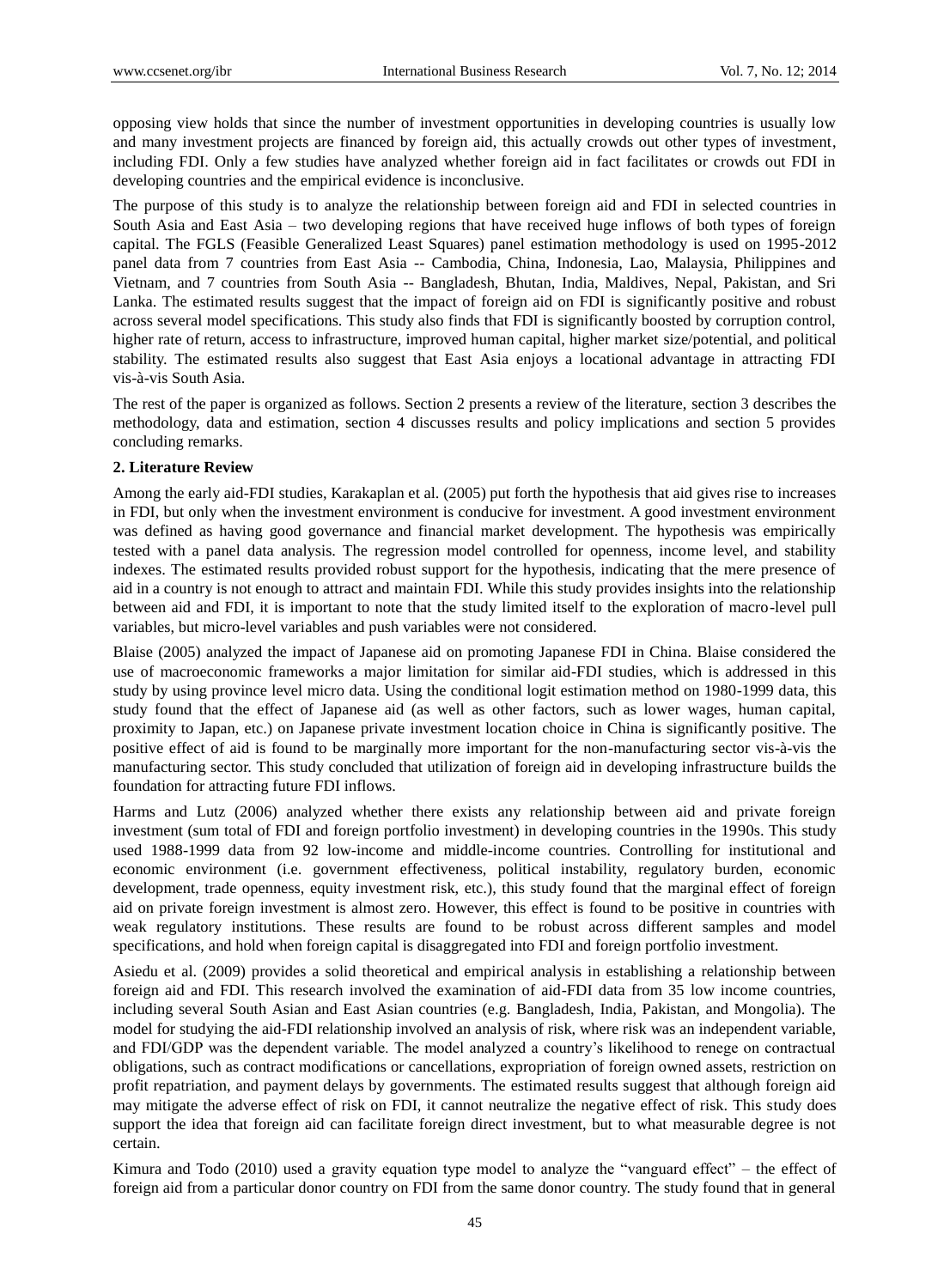the effect of aid on FDI is insignificant, and there is no positive infrastructure effect or negative rent-seeking effect of aid on FDI. However, the study also found a vanguard effect for Japanese aid, i.e. aid from Japan promotes FDI from Japan, which however does not facilitate FDI from other countries.

Similar to the Kimura and Todo (2010) study, Kang et al. (2011) provides a micro level analysis as to how foreign aid is related to FDI by two countries - Korea and Japan. As with the previous studies, this study did not reveal a strong relationship between foreign aid and FDI. This study used the gravity model and the GMM panel dynamic system estimation methodology on data from developing countries, including several South Asian and East Asian countries (e.g. Korea, China, Pakistan, Bangladesh, India, Sri Lanka, and Afghanistan). The estimated results suggest that only aid from Korea and Japan created more FDI inflow into their respective recipient countries.

Bhavan et al. (2011) explored the relationship between foreign aid and FDI for four South Asian countries (Bangladesh, Pakistan, India and Sri Lanka) over the 1995–2007 period. This study analyzed the macroeconomic environment of each country (i.e. savings, investment rates, inflation, trade policies, fiscal deficits, etc.) and found a mixture of long-run and short-run complementary relationships between FDI and both aid for physical capital and aid for human capital and infrastructure development. While the results varied slightly across the sample countries, the study found support for the hypothesis that foreign aid is positively related to FDI.

Selaya and Sunesen (2012) created a theoretical framework in which foreign aid affects a country's GDP by influencing the quantity of factors of production in the country. In their framework, foreign aid is split into two categories -- (i) funding for physical capital, and (ii) funding for "complementary factors" to physical capital (such as investments in education). In this framework, it is theoretically ambiguous whether foreign aid increases or decreases FDI, because there are two countervailing effects. The portion of foreign aid that funds physical capital should crowd out other sources of funding for physical capital, reducing FDI. On the other hand, the portion of foreign aid that funds complementary factors to physical capital should increase the marginal product of capital (such as a more educated worker making a manufacturing plant more productive), providing incentive for foreign investors to increase their funding of physical capital, increasing FDI. This study uses 1970-2001 panel data from 99 countries and finds that the overall effect of foreign aid on FDI is positive.

Donaubauer (2014) claims that some prior studies of the effects of foreign aid on FDI failed to adequately deal with several coefficient estimation problems, including endogeneity and serial correlation. He corrects for these problems with a Fully Modified OLS estimator employing a nonparametric correction. Using panel data from 63 countries from 1970-2012, this study finds that foreign aid slightly reduces FDI on average for the 63 countries, although almost half of the individual countries show a positive relationship between foreign aid and FDI.

## **3. Model and Data**

The OLI paradigm developed by Dunning (1988) provides the basic theoretical framework of empirical FDI models. This paradigm is based on three factors  $-$  i. Ownership (O) factor addresses the availability of firm-specific resources and capabilities; ii. Location (L) factor addresses the search for new markets, efficiency, and strategic assets; and iii. Internalization (I) factor addresses transaction and coordination costs. In line with the current literature, this study formulates the following regression equation (subscript *i* refers to countries and *t* refers to time).

 $FDI_{i,t} = \alpha + \beta_1$  Foreign Aid<sub>it</sub> +  $\beta_2$  AFDI<sub>it-1</sub> +  $\beta_3$  Corruption Control<sub>it</sub> +  $\beta_4$  Economic Freedom<sub>it</sub> +  $\beta_5$  Rate of *Return*<sub>*i,t</sub>* +  $\beta_6$ *Infrastructure*<sub>*i,t*</sub> +  $\beta_7$ *Human Capital<sub><i>i,t*</sub></sub> +  $\beta_8$ *Market Size*<sub>*i,t*</sub> +</sub>  $\beta_9$  *Political Stability*<sub>*it*</sub> +  $\beta_{10}$  *Region*<sub>*it*</sub> +  $\varepsilon_{i,t}$  (1)

A second set of models is estimated where foreign aid is disaggregated into multilateral aid and bilateral aid. Selection of the explanatory variables included in equation (1) has been guided by the empirical literature. The lagged change in FDI ( $\Delta$ FDI<sub>i,t-1</sub>) has been added following Noorbakhsh et al. (2001) and Quazi (2014); corruption has been added following Al-Sadig (2009), Ketkar et al. (2005), and Quazi (2014); economic freedom has been added following Quazi (2014); return on investment has been added following Edwards (1990), Jaspersen et al. (2000), and Quazi (2014); infrastructure has been added following Loree and Guisinger (1995) and Quazi (2014); human capital has been added following Hanson (1996), Noorbakhsh et al. (2001) and Quazi (2014); market size has been added following Jaspersen et al. (2000), Wei (2000) and Quazi (2014); and political stability has been added following Jaspersen et al. (2000) and Quazi (2014). These variables are explained next.

#### *3.1 Model Rationale*

*Foreign Aid:* The primary focus of this study is to estimate the impact of foreign aid on foreign direct investment. As discussed previously, foreign aid can, on one hand, facilitate FDI by funding projects that raise the marginal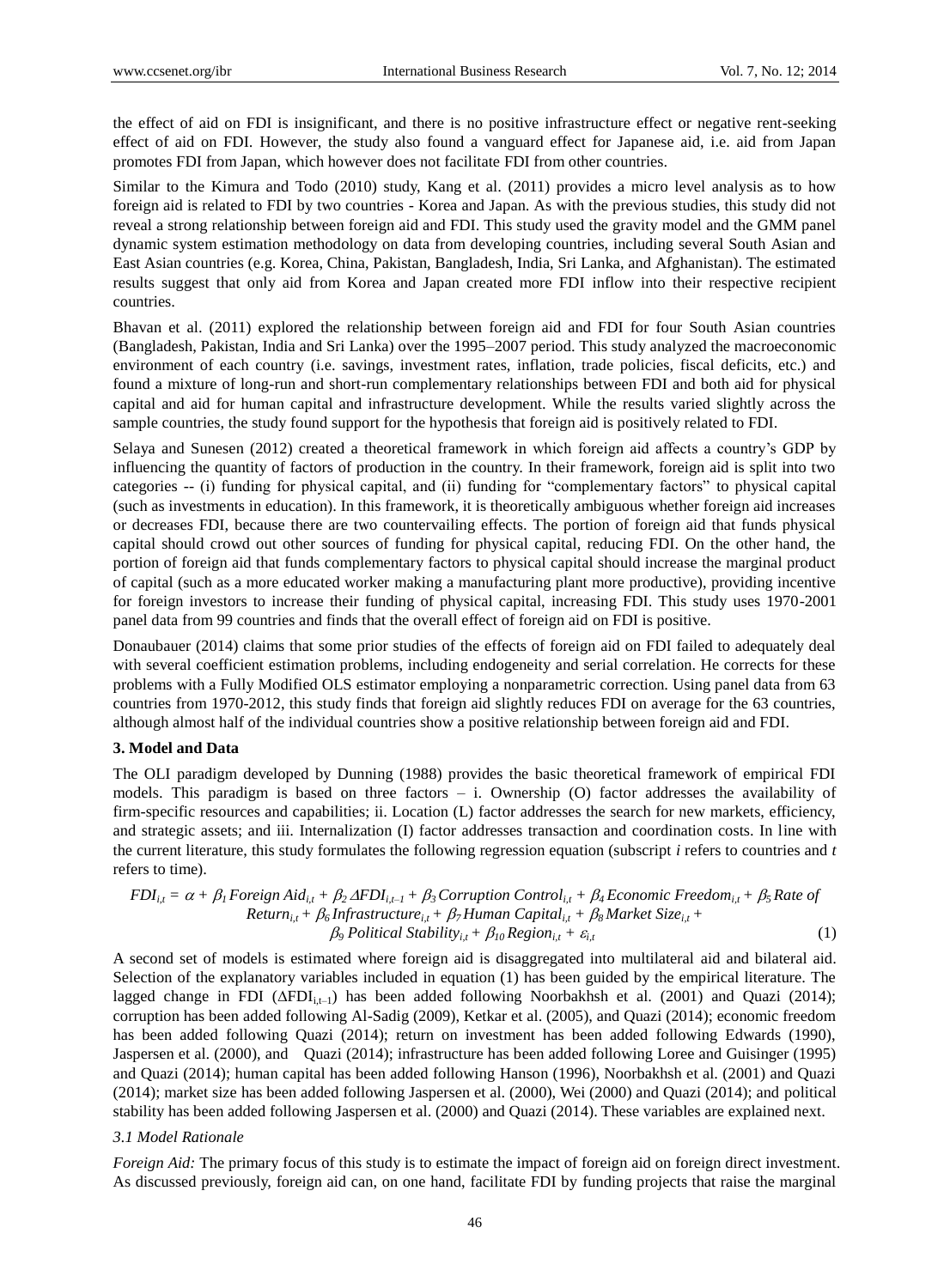productivity of capital (by enhancing human capital and building up infrastructure), but, on the other hand, can also crowd out FDI since the number of investment opportunities in developing countries is usually scarce. This study uses foreign aid inflows to GDP ratio (AID/GDP) as a measure of aid. The *a priori* expected sign of  $\beta_1$  is uncertain, as either sign is a plausible outcome.

*Lagged Changes in FDI (* $\Delta FDI_{t-1}$ *):* Foreign investors are usually risk averse and tend to avoid unfamiliar countries. Therefore, it is important for countries aspiring to attract FDI to first establish a track record, which can help dispel the foreign investors' fear of investing in those countries. Furthermore, many multi-national corporations (MNCs) test new markets by staggering their investments, which gradually reach the desired levels after some time adjustments. This study uses net foreign direct investment inflows to GDP ratio (FDI/GDP) as a measure of FDI. The *a priori* expected sign of  $\beta_2$  is positive, as incremental lagged changes in FDI ( $\Delta$ FDI<sub>i,t-1</sub>) should contribute positively toward the current level of FDI.

*Corruption Control:* Theoretically, corruption can lend either a *grabbing hand* by raising uncertainty and transaction costs, which should reduce FDI, or a *helping hand* by "greasing" the wheels of commerce in the presence of weak regulatory framework, which should facilitate FDI. This study uses the *Corruption Perceptions Index* (CPI) published by the Transparency International as a proxy measure of corruption control. The CPI index scores countries from 0 (highly corrupt) to 10 (very clean), so a higher CPI score reflects less corruption or more corruption control. Following the results obtained by Quazi (2014), which validated the *grabbing hand* hypothesis for South Asia and East Asia, the *a priori* expected sign of  $\beta_3$  is positive (i.e. higher CPI score or more corruption control attracts more FDI).

*Economic Freedom:* The overall business environment should play a critical role in affecting a country's locational appeal to foreign investors. However, it is difficult to construct an accurate measure of the overall business environment, as it is shaped by a wide range of economic and non-economic factors. The *Economic Freedom Index (EFI)*, jointly published by the Heritage Foundation and Wall Street Journal, has been used by many empirical studies as a proxy for overall business environment and investment climate. The *EFI* index includes, *inter alia*, measures of financial liberalization and trade openness – variables that have been used in many FDI studies as explanatory variables. To avoid multicollinearity, these variables are not included separately in the regression equation (1). The *a priori* expected sign of  $\beta_4$  is positive, as enhanced economic freedom should attract more FDI.

*Rate of Return on Investment:* Higher rate of return on investment should motivate foreign investors to consider a host country more favorably. Most developing countries however lack well-developed capital markets, which makes it difficult to determine the rate of return on investment in those countries. To resolve this issue, several studies have used a reasonable proxy variable --the inverse of per capita income<sup>1</sup>. The rationale for this proxy variable is that return on investment should be positively correlated with marginal productivity of capital, which should be high in capital-scarce poor countries, where per capita income is low (or the inverse of per capita income is high). This study uses the natural log of the inverse of per capita real GDP (adjusted for purchasing power parity) as a proxy measure for rate of return on investment. The *a priori* expected sign of  $\beta_5$  is positive, as higher rate of return on investment should attract more FDI.

*Infrastructure:* Availability of high-quality infrastructure (e.g. electricity supply, telecommunication networks, roads, highways, railways, airports, seaports, etc.) should increase productivity of resources in a country and boost its locational appeal to foreign investors. This study uses the natural log of per capita electricity use (in kilowatt hours) as a proxy for the availability of infrastructure<sup>2</sup>. The *a priori* expected sign of  $\beta_6$  is positive, as availability of infrastructure should attract more FDI.

*Human Capital:* A higher level of human capital is a good indicator of the presence of skilled workers in a country. Availability of a skilled but cheap workforce can significantly enhance the locational advantage of a developing country for foreign investment. This study uses the natural log of life expectancy at birth as a proxy for human capital<sup>3</sup>. The *a priori* expected sign of  $\beta_7$  is positive, as higher levels of human capital should attract more FDI.

*Market Size:* Some FDI is "market-seeking" in nature, i.e. the primary objective of MNCs undertaking foreign investment is to serve the host market. An important determinant of this type of FDI is the market demand of MNC product in host countries, which is generally strong in emerging countries, where growing numbers of urban consumers enjoy rising purchasing power. The sample countries included in this study comprise a number of emerging economies with booming urban population (e.g. China, Indonesia, Malaysia, Philippines, Vietnam, Bangladesh, India, and Pakistan). It is therefore possible that some FDI flowing to this sample has been attracted by the domestic market size/potential. This study uses the natural log of per capita real GDP as a proxy for the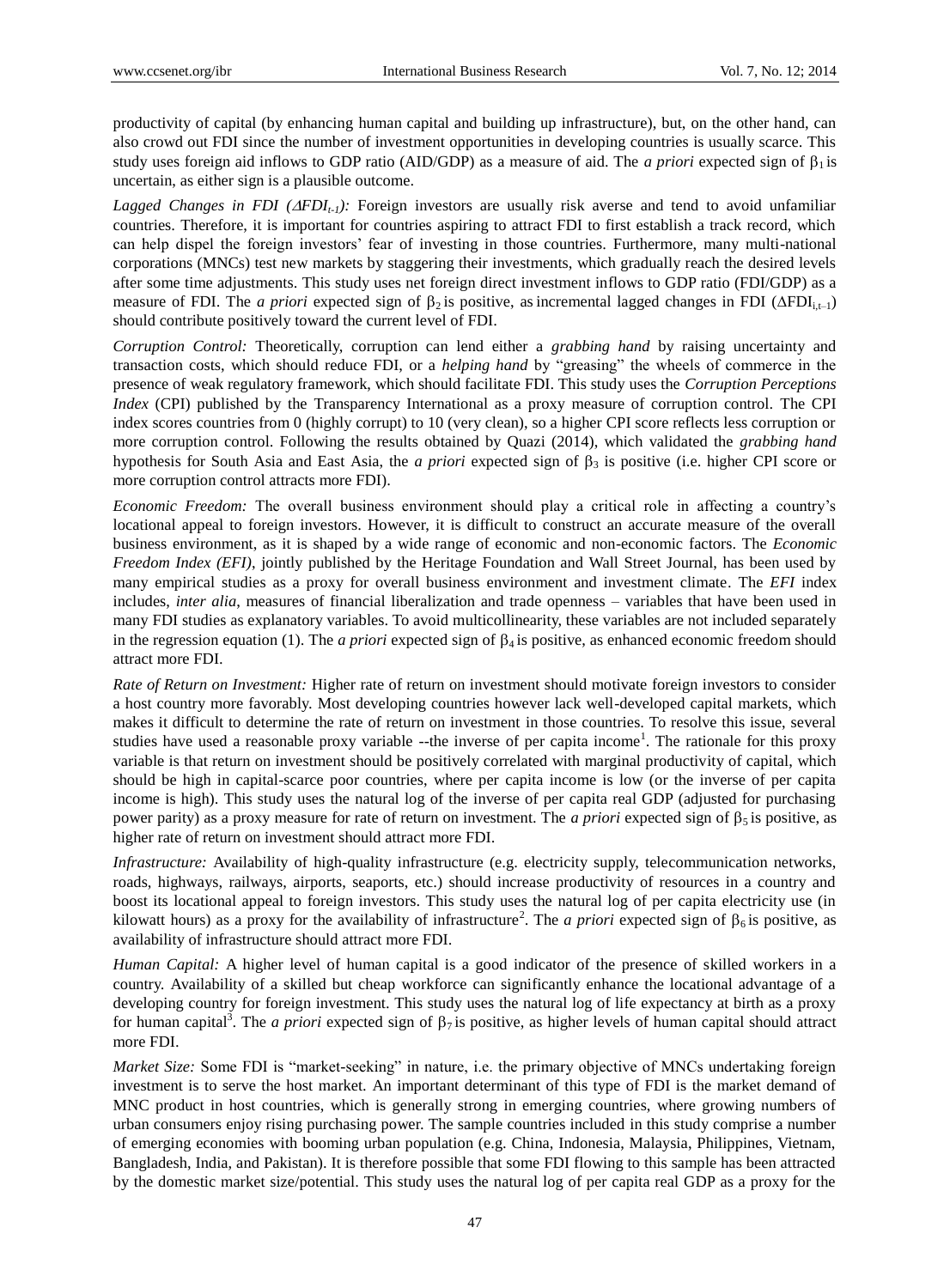market size<sup>4</sup>. The *a priori* expected sign of  $\beta_8$  is positive, as higher market size/potential should attract more FDI.

*Political Stability*: Political stability is a very important determinant of the locational appeal of a host country to foreign investors. Political instability usually creates an unfavorable business climate, which erodes the foreign investors' confidence in the host country and drives FDI as well as domestic capital away to safer havens. This study uses the "Political Stability and Absence of Violence" indicator developed by the *Worldwide Governance Indicators* (WGI) project as a proxy measure for political stability. The *a priori* expected sign of  $\beta_9$  is positive, as higher levels of political stability should attract more FDI.

*Region:* It can be hypothesized that East Asia enjoys a locational advantage over South Asia as a destination of foreign direct investment due to several factors. The "China factor," high degree of government interventions, government-led export oriented industrialization, broad-based education policies, etc. may have created an overall economic orientation in East Asia that is more conducive to foreign investment vis-à-vis South Asia. Other factors that may have contributed to the locational advantage of the sample East Asian countries include proximity to capital-rich countries like Japan and Taiwan and prevalence of the Confucian culture, which may have created a more harmonious work environment there (Hofstede and Bond 1988). The dummy variable for regional difference takes the value of "1" for South Asia and "0" for East Asia. The *a priori* expected sign of  $\beta_{10}$ is negative, as it is hypothesized that East Asia enjoys a locational advantage over South Asia as a FDI destination.

## *3.2 Data Sources*

Data on annual FDI inflow, different types of aid (total aid, multilateral aid and bilateral aid), per capita real GDP, infrastructure, and human capital are collected from the *World Development Indicators* (World Bank 2014), economic freedom index is collected from the *Index of Economic Freedom* (Heritage Foundation/Wall Street Journal 2013), political stability index is collected from the *Worldwide Governance Indicators* (WGI 2013), and corruption index is collected from the *Corruption Perceptions Index* (Transparency International 2013). It should be noted here that due to missing data for several years for a few countries, the sample dataset is not fully balanced. However, given the large sample size used in estimation (n=125 to 153), the estimated results are still robust. The estimates results and policy implications are discussed next.

### **4. Results**

The regression equation (1) is estimated with the Feasible Generalized Least Squares (FGLS) panel methodology. Diagnostic tests (White test) revealed the presence of heteroscedasticity; therefore, the regression models are estimated with heteroscedastic panels. As the sample comprises short time series data for each country (note: the maximum number of observations for each country is only 18), it was assumed that the panels have a common autocorrelation parameter. A total of eight regression models are estimated, which are presented at the next page. Models 1-4 (Table 1) show the effects of foreign aid on FDI with four slightly different versions of equation (1), and Models 5-8 (Table 2) re-estimate these models by disaggregating foreign aid into multilateral aid and bilateral aid.

Model 1 shows that except for economic freedom, the other explanatory variables (i.e. incremental lagged changes in FDI, corruption control, rate of return, infrastructure, and regional difference) turned out generally statistically significant with the correct *a priori* signs, and the coefficient of foreign aid came out statistically significant and positive. In Model 2, 3 and 4, three other explanatory variables (human capital, political stability, and market size) are added separately to Model 1. Each one of these variables came out statistically significant with the correct *a priori* signs, but they turned out insignificant when estimated jointly, which indicates the possible presence of multicollinearity among them. More importantly, the coefficient of foreign aid remained robust (statistically highly significant and positive) in all models. When foreign aid is disaggregated into multilateral aid and bilateral aid, the same pattern is found across all 4 models (Table 2: Models 5-8). The estimated results generally show strong robustness for the coefficients of all explanatory variables (except economic freedom) and particularly for the coefficients of different types of aid (total, multilateral and bilateral aid).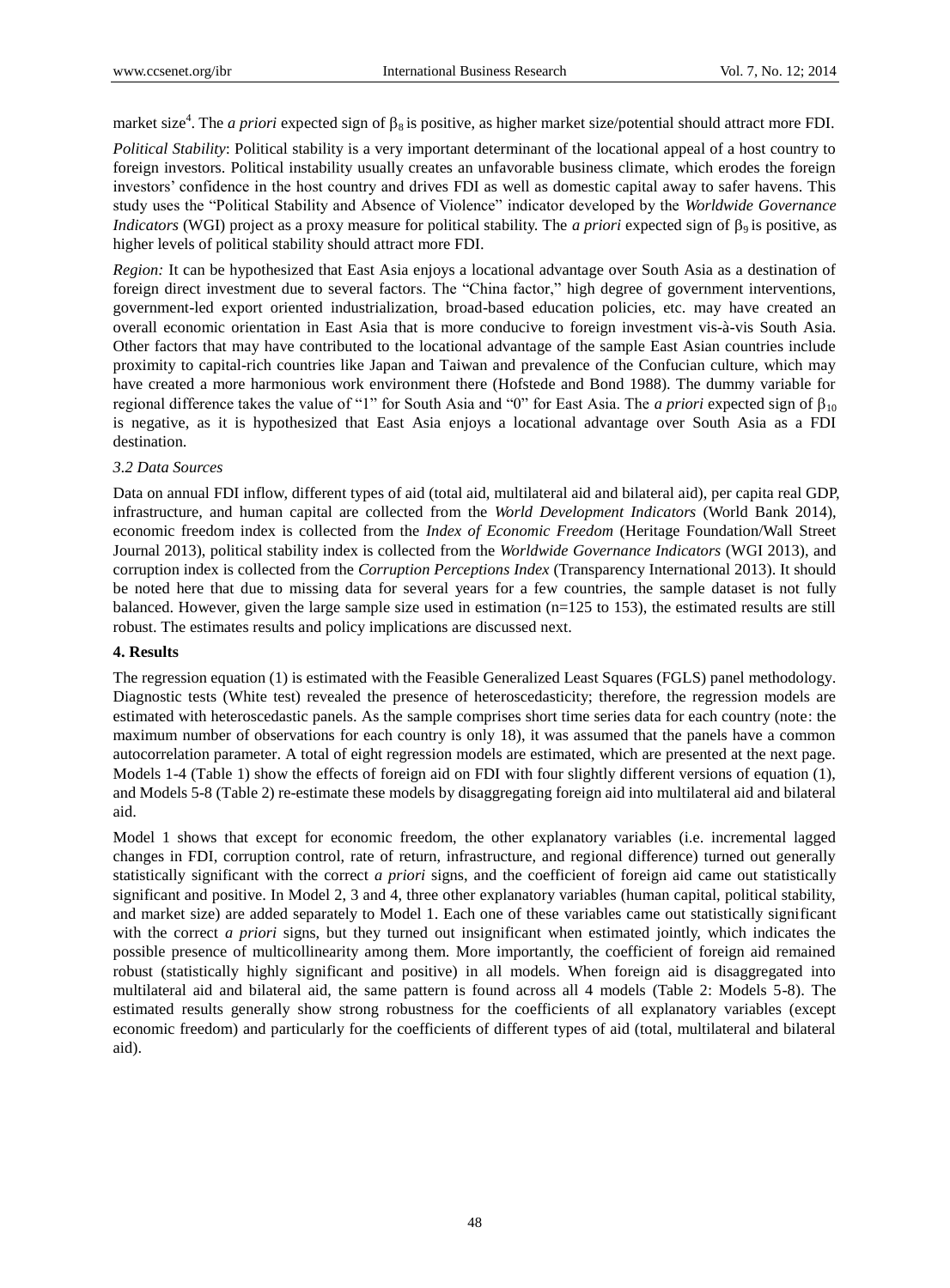| <b>Explanatory Variables</b>    | Model 1                            |           | Model 2                            |             | Model 3                            |             | Model 4                    |             |
|---------------------------------|------------------------------------|-----------|------------------------------------|-------------|------------------------------------|-------------|----------------------------|-------------|
|                                 | Coeff.                             | z stat    | Coeff.                             | z stat      | Coeff.                             | z stat      | Coeff.                     | z stat      |
| Intercept                       | $-0.03$                            | $-0.02$   | $-42.34$                           | $-3.19$     | $-32.20$                           | $-2.22$     | $-23.29$                   | $-1.60$     |
| $\Delta$ FDI <sub>t-1</sub>     | 0.12                               | 1.64      | 0.13                               | $1.84*$     | 0.12                               | 1.53        | 0.13                       | $1.70^*$    |
| Aid                             | 0.47                               | $4.35***$ | 0.31                               | $3.20**$    | 0.23                               | $2.15***$   | 0.35                       | $3.14***$   |
| <b>Corruption Control</b>       | 0.24                               | 1.60      | 0.22                               | $1.82*$     | 0.01                               | 0.05        | 0.02                       | 0.09        |
| Economic Freedom                | $-0.03$                            | $-1.53$   | $-0.02$                            | $-0.80$     | $-0.01$                            | $-0.42$     | $-0.01$                    | $-0.29$     |
| Rate of Return                  | 0.99                               | $2.74***$ | 1.35                               | $3.96^{**}$ | 0.91                               | $2.48**$    | 2.03                       | $2.87**$    |
| Infrastructure                  | 1.77                               | $5.18***$ | 1.34                               | $3.84***$   | 0.86                               | $2.37***$   | 0.73                       | $2.10^{**}$ |
| <b>Regional Difference</b>      | $-0.61$                            | $-2.00**$ | $-1.04$                            | $-3.18***$  | $-1.04$                            | $-2.67**$   | $-0.99$                    | $-2.66$ **  |
| Human Capital                   |                                    |           | 11.16                              | $3.22***$   | 8.88                               | $2.39^{**}$ | 7.30                       | $1.96**$    |
| <b>Political Stability</b>      |                                    |           |                                    |             | 0.58                               | $2.40**$    | 0.67                       | $2.62**$    |
| Market Size                     |                                    |           |                                    |             |                                    |             | 1.09                       | $1.94*$     |
| Diagnostic<br><b>Statistics</b> | $n = 153$                          |           | $n = 153$                          |             | $n = 125$                          |             | $n = 125$                  |             |
|                                 | Log likelihood $=$                 |           | Log likelihood $=$                 |             | Log likelihood $=$                 |             | Log likelihood $=$         |             |
|                                 | $-195.5$                           |           | $-184.9$                           |             | $-156.7$                           |             | $-161.7$                   |             |
|                                 | Wald $\chi^2$ <sub>7</sub> = 112.9 |           | Wald $\chi^2$ <sub>8</sub> = 191.4 |             | Wald $\chi^2$ <sub>9</sub> = 137.9 |             | Wald $\chi^2_{10} = 124.4$ |             |
|                                 | $(P value = 0.00)$                 |           | $(P value = 0.00)$                 |             | $(P value = 0.00)$                 |             | $(P value = 0.00)$         |             |

Table 1. FGLS regressions (impact of foreign aid on foreign direct investment)

\*\*Coefficient statistically significant at 5%; \*Coefficient statistically significant at 10%.

Table 2. FGLS regressions (impact of multilateral aid and bilateral aid on FDI)

| <b>Explanatory Variables</b>    | Model 5                             |                    |                                    | Model 6            |                            | Model 7               |                            | Model 8    |  |
|---------------------------------|-------------------------------------|--------------------|------------------------------------|--------------------|----------------------------|-----------------------|----------------------------|------------|--|
|                                 | Coeff.                              | z stat             | Coeff.                             | z stat             | Coeff.                     | z stat                | Coeff.                     | z stat     |  |
| Intercept                       | 0.25                                | 0.12               | $-44.03$                           | $-3.21$            | $-30.98$                   | $-2.17$               | $-22.30$                   | $-1.55$    |  |
| $\Delta$ FDI <sub>t-1</sub>     | 0.13                                | $1.65*$            | 0.13                               | $1.72*$            | 0.13                       | 1.60                  | 0.14                       | $1.82*$    |  |
| Multilateral Aid                | 0.49                                | $2.07***$          | 0.40                               | $2.02***$          | 0.14                       | 0.58                  | 0.12                       | 0.51       |  |
| <b>Bilateral Aid</b>            | 0.47                                | $2.59^{**}$        | 0.25                               | 1.46               | 0.28                       | 1.63                  | 0.48                       | $2.73***$  |  |
| <b>Corruption Control</b>       | 0.27                                | $1.71*$            | 0.24                               | $1.90^*$           | $-0.02$                    | $-0.10$               | $-0.04$                    | $-0.19$    |  |
| Economic Freedom                | $-0.04$                             | $-1.55$            | $-0.01$                            | $-0.71$            | $-0.01$                    | $-0.41$               | $-0.01$                    | $-0.21$    |  |
| Rate of Return                  | 1.04                                | $2.89**$           | 1.32                               | $3.93**$           | 0.90                       | $2.48***$             | 2.06                       | $2.89**$   |  |
| Infrastructure                  | 1.78                                | $5.17***$          | 1.27                               | $3.49***$          | 0.90                       | $2.46$ **             | 0.81                       | $2.29$ **  |  |
| <b>Regional Difference</b>      | $-0.63$                             | $-1.98**$          | $-1.09$                            | $-3.20$ **         | $-0.97$                    | $-2.44$ <sup>**</sup> | $-0.86$                    | $-2.23$ ** |  |
| Human Capital                   |                                     |                    | 11.59                              | $3.25***$          | 8.53                       | $2.34***$             | 6.98                       | $1.90^*$   |  |
| <b>Political Stability</b>      |                                     |                    |                                    |                    | 0.61                       | $2.48***$             | 0.73                       | $2.82**$   |  |
| Market Size                     |                                     |                    |                                    |                    |                            |                       | 1.11                       | $1.97**$   |  |
| Diagnostic<br><b>Statistics</b> | $n = 153$                           |                    | $n = 153$                          |                    | $n = 125$                  |                       | $n = 125$                  |            |  |
|                                 | Log likelihood $=$                  |                    | Log likelihood $=$                 |                    | Log likelihood $=$         |                       | Log likelihood $=$         |            |  |
|                                 | $-196.3$                            |                    | $-186.3$                           |                    | $-156.7$                   |                       | $-161.2$                   |            |  |
|                                 | Wald $\chi^2$ <sub>8</sub> = 116.02 |                    | Wald $\chi^2$ <sub>9</sub> = 172.5 |                    | Wald $\chi^2_{10} = 141.5$ |                       | Wald $\chi^2_{11} = 125.8$ |            |  |
|                                 |                                     | $(P value = 0.00)$ |                                    | $(P value = 0.00)$ | $(P value = 0.00)$         |                       | $(P value = 0.00)$         |            |  |

\*\*Coefficient statistically significant at 5%; \*Coefficient statistically significant at 10%.

For the most part, the explanatory variables included in this study came out with satisfactory statistical results. Three variables (rate of return, infrastructure, and regional difference) turned out statistically significant with the correct *a priori* signs in all eight models; incremental lagged changes in FDI turned out statistically highly significant in five models and moderately significant in 3 models; corruption control turned out significant in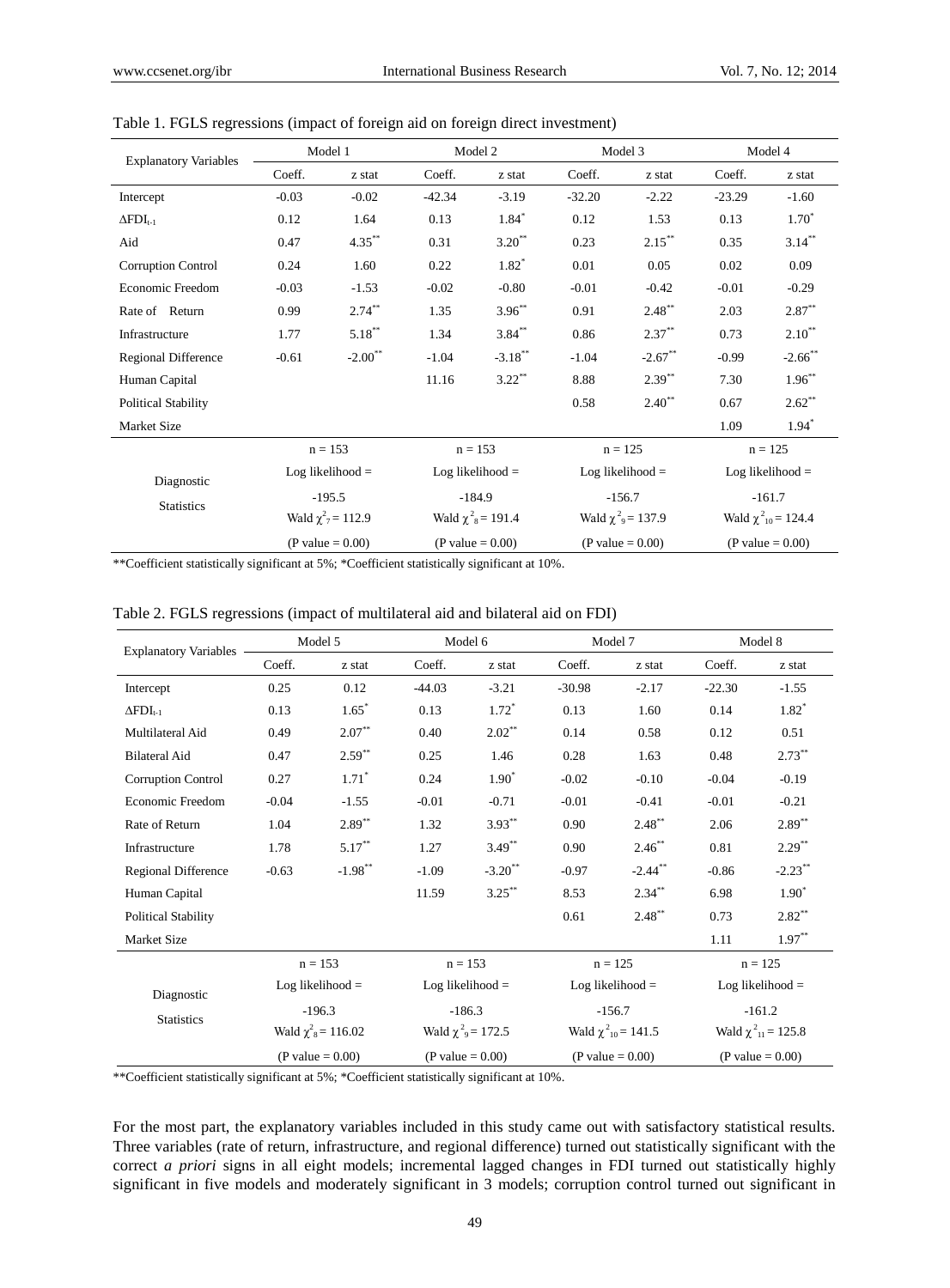three models; and three other variables - human capital, political stability and market size, turned out statistically significant in at least one model. Only one variable, economic freedom, turned out statistically insignificant in all models. This could be due to possible multicollinearity between the proxy variables of corruption control (CPI) and economic freedom (EFI), as the latter is a composite measure that includes "freedom from corruption" along with 10 other "freedom" variables. It is also possible that EFI inadequately captures the true effects of economic freedom on FDI, which can be addressed in future studies by exploring alternative proxy variables for economic freedom. The overall diagnostic statistics (measured by log likelihood and Wald  $\chi^2$  statistics) came out satisfactory for all eight models.

The estimated results offer several policy implications. First, this study finds that foreign aid is a significantly positive determinant of FDI in South Asia and East Asia. This result lends credence to the hypothesis that foreign aid funded projects raise the marginal productivity of capital in the recipient countries, which helps attract more FDI to these countries. In order to boost their locational appeal to foreign investors, these countries should therefore ensure that foreign aid is allocated adequately and utilized properly in projects that enhance human capital (e.g. immunizations, schools, hospitals, etc.) and build up infrastructure (e.g. roads, airports, electricity, telecommunications, etc.).

This study finds that foreign investors' increased familiarity with a host country can attract more FDI to that country. This result suggests that once a country is able to successfully attract initial rounds of FDI that will in turn open the door to additional rounds of FDI, thus setting a virtuous cycle in motion. Countries aspiring to attract FDI should therefore utilize the available policy instruments, such as offering tax benefits to foreign investors, setting up special economic zones for foreign investment projects, etc., to motivate the foreign investors to invest in those countries for the first time, which is the key to attracting additional rounds of FDI.

Corruption control is found to significantly boost FDI. These countries should, therefore, focus on reducing corruption by enforcing the existing anti-corruption policies and/or adopting new strategies. Adopting anti-corruption measures may be politically difficult in the short run, but these measures will foster a healthy economic environment that is necessary for economic development in the long run. Greater market size/potential and higher return on investment are found to attract more FDI. Therefore, strategies should be adopted to promote higher economic growth and nurture an attractive investment climate, which *per se* is a desirable outcome. Political stability, human capital and infrastructure are also found to have positive impacts on FDI, which policymakers should take into account when formulating long-term strategies to enhance the locational appeal of their countries to foreign investors.

This study finds that, even after accounting for the economic fundamentals, East Asia enjoys a locational advantage vis-à-vis South Asia as a FDI destination. This regional difference may have been created by a number of factors, including that East Asia is home to several high-performing economies that have outperformed their South Asians counterparts in recent years; steady economic reforms have been successfully pursued under the strict supervision of authoritarian regimes in several East Asian countries; geographical proximity to Japan and Taiwan makes it easy for East Asian countries to receive FDI from these capital-rich countries; finally, prevalence of the Confucian culture, which emphasizes discipline, harmony, submission to hierarchy, and other unique cultural traits, may have also created a less confrontational business environment in East Asia that is conducive to foreign investment.

#### **5. Conclusions**

Development economists generally hold the view that two important sources of foreign capital (foreign aid and foreign direct investment) can play an important role in the growth dynamics of the recipient countries. An interesting strand of research analyzes the relationship between these two types of foreign capital. The aid-FDI literature holds that foreign aid can either facilitate FDI by funding projects that raise the marginal productivity of capital, or crowd out FDI as the number of investment opportunities in developing countries is usually limited. This study analyzes the impact of foreign aid on FDI inflows in East Asia and South Asia. Several regression equations are estimated with the FGLS (Feasible Generalized Least Squares) panel estimation methodology on 1995–2012 panel data from 7 East Asian and 7 South Asian countries.

Results estimated in this study suggest that foreign aid affects FDI inflows positively and this positive aid-FDI relationship is found to be robust across several model specifications. This study also finds that foreign investors' improved familiarity with the recipient economy, control of corruption, political stability, larger market size/potential, higher return on investment, improved infrastructure, and better human capital can boost FDI inflows. It is also found, in addition to the economic fundamentals, there still exists a regional difference in favor of East Asia over South Asia, which perhaps can be explained by a combination of geo-political, cultural and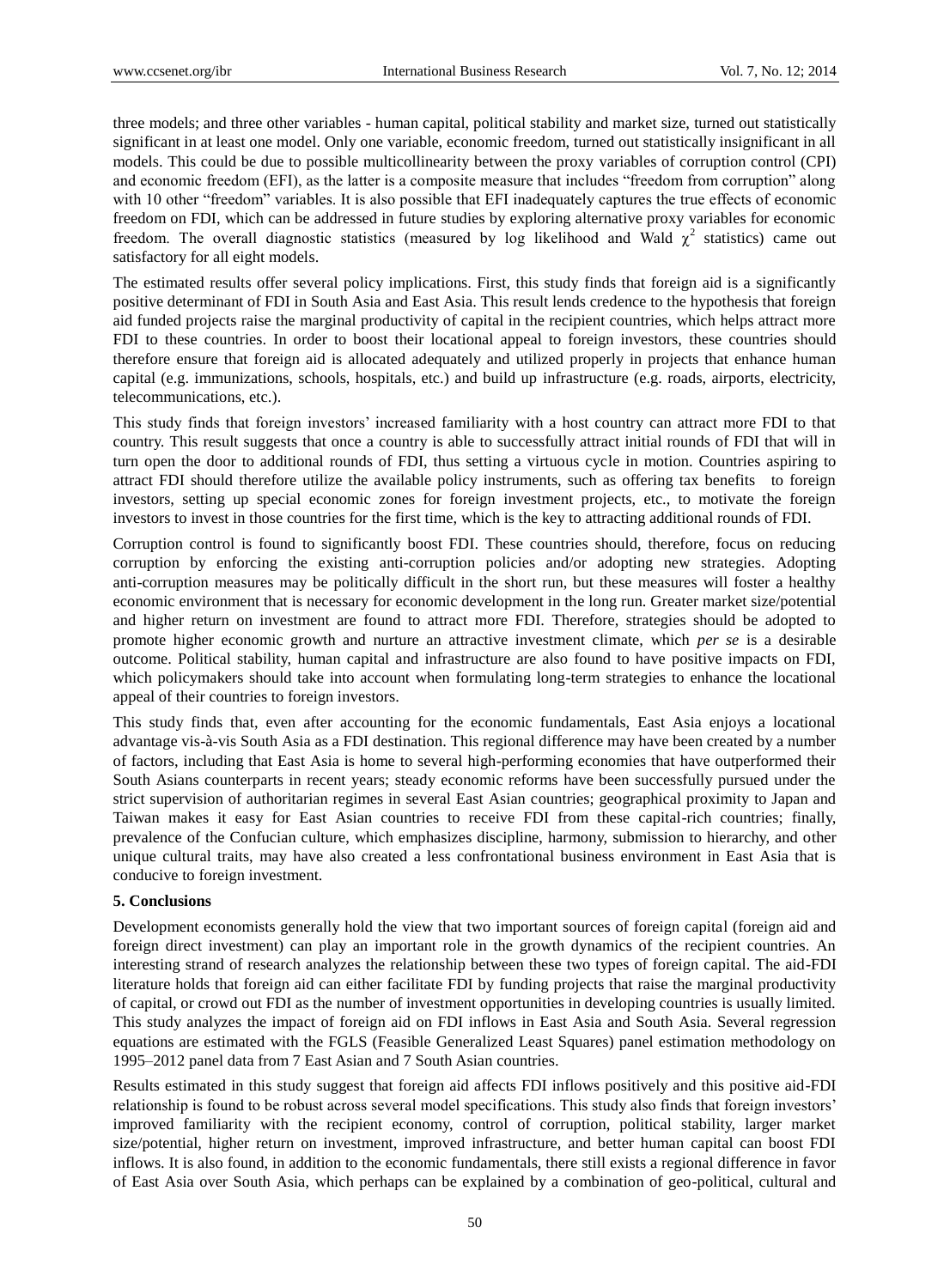economic factors. While these results are generally consistent with the current FDI literature, however, finding foreign aid a robust and significantly positive determinant of FDI in South Asia and East Asia is a new contribution to the literature.

The principal policy recommendation from this study is that the aid-recipient countries should ensure that foreign aid is allocated adequately and utilized properly in projects that enhance human capital and build up infrastructure, which will help them boost their locational appeal to foreign investors. This study furthers our knowledge of the aid-FDI dynamics in South Asia and East Asia, which is important for formulating effective strategies to promote long-term economic development not only in these two regions, but also in developing countries in general.

#### **Acknowledgement**

This study is funded by a research grant from the College of Business, Prairie View A&M University, Prairie View, Texas, USA.

### **References**

Al-Sadig, A. (2009). The Effects of Corruption on FDI Inflows. *Cato Journal*, *29*(2), 267–294.

- Asiedu, E., Jin, Y., & Nandwa, B. (2009). Does foreign aid mitigate the adverse effect of expropriation risk on foreign direct investment? *Journal of International Economics, 78*, 268–275. http://dx.doi.org/10.2139/ssrn.1352389
- Beladi, H., & Oladi, R. (2007). Does foreign aid impede foreign investment? In S. Lahiri (Ed.), *Theory and Practice of Foreign Aid*. Ch. 4, Elsevier.
- Bhavan, T., Xu, C., & Zhong, C. (2011). The relationship between foreign aid and FDI in South Asian economies. *International Journal of Economic and Finance*, *3*, 143–149. http://dx.doi.org/10.5539/ijef.v3n2p143
- Blaise, S. (2005). On the link between Japanese ODA and FDI in China: A micro-economic evaluation using Conditional Logit analysis. *Applied Economics*, *37*, 51–55. http://dx.doi.org/10.1080/0003684042000281534
- Chenery, H. B. (1965). Trade, Aid and Economic Development. In Robock and Soloman (Eds.), *International Development*. New York: Oceana Publications.
- Donaubauer, J. (2014). Does foreign aid really attract foreign investors? New evidence from panel cointegration. *Applied Economics Letters*, *21*(15), 1094–1098. http://dx.doi.org/10.1080/13504851.2014.909570
- Dunning, J. (1988). The Eclectic Paradigm of International Production: A Restatement and Some Possible Extensions. *Journal of International Business Studies*, *19*(1), 1–31. http://dx.doi.org/10.1057/palgrave.jibs.8490372
- Edwards, S. (1990). *Capital Flows, Foreign Direct Investment, and Debt-Equity Swaps in Developing Countries*. NBER Working Paper no. 3497. http://dx.doi.org/10.3386/w3497
- Griffin, K., & Enos, J. (1970). Foreign Assistance: Objective and Consequences. *Economic Development and Cultural Change*, *18(3)*, 313–326. http://dx.doi.org/10.1086/450435
- Hanson, J. (1996). Human Capital and Direct Investment in Poor Countries. *Explorations in Economic History*, *33*, 86–106. http://dx.doi.org/10.1006/exeh.1996.0004
- Harms, P., & Lutz, M. (2006). Aid, governance and private foreign investment: Some puzzling findings for the 1990s. *Economic Journal*, *116*, 773–90. http://dx.doi.org/10.1111/j.1468-0297.2006.01111.x
- Heritage Foundation/Wall Street Journal. (2013). *Index of Economic Freedom*. Washington, DC: The Heritage Foundation.
- Hofstede, G., & Bond, M. H. (1988). The Confucius Connection: From Cultural Roots to Economic Growth. *Organizational Dynamics*, *16*(4), 5–21. http://dx.doi.org/10.1016/0090-2616(88)90009-5
- Jaspersen, F., Aylward, A., & Knox, A. (2000). The Effects of Risk on Private Investment: Africa Compared with Other Developing Areas. In P. Collier and C. Pattillo (Eds.), *Investment and Risk in Africa* (pp. 71–95). New York: St. Martin's Press.
- Kang, S. J., Lee, H., & Park, B. (2011). Does Korea follow Japan in foreign aid? Relationships between aid and foreign investment. *Japan and the World Economy, 23*, 19–27. http://dx.doi.org/10.1016/j.japwor.2010.06.001